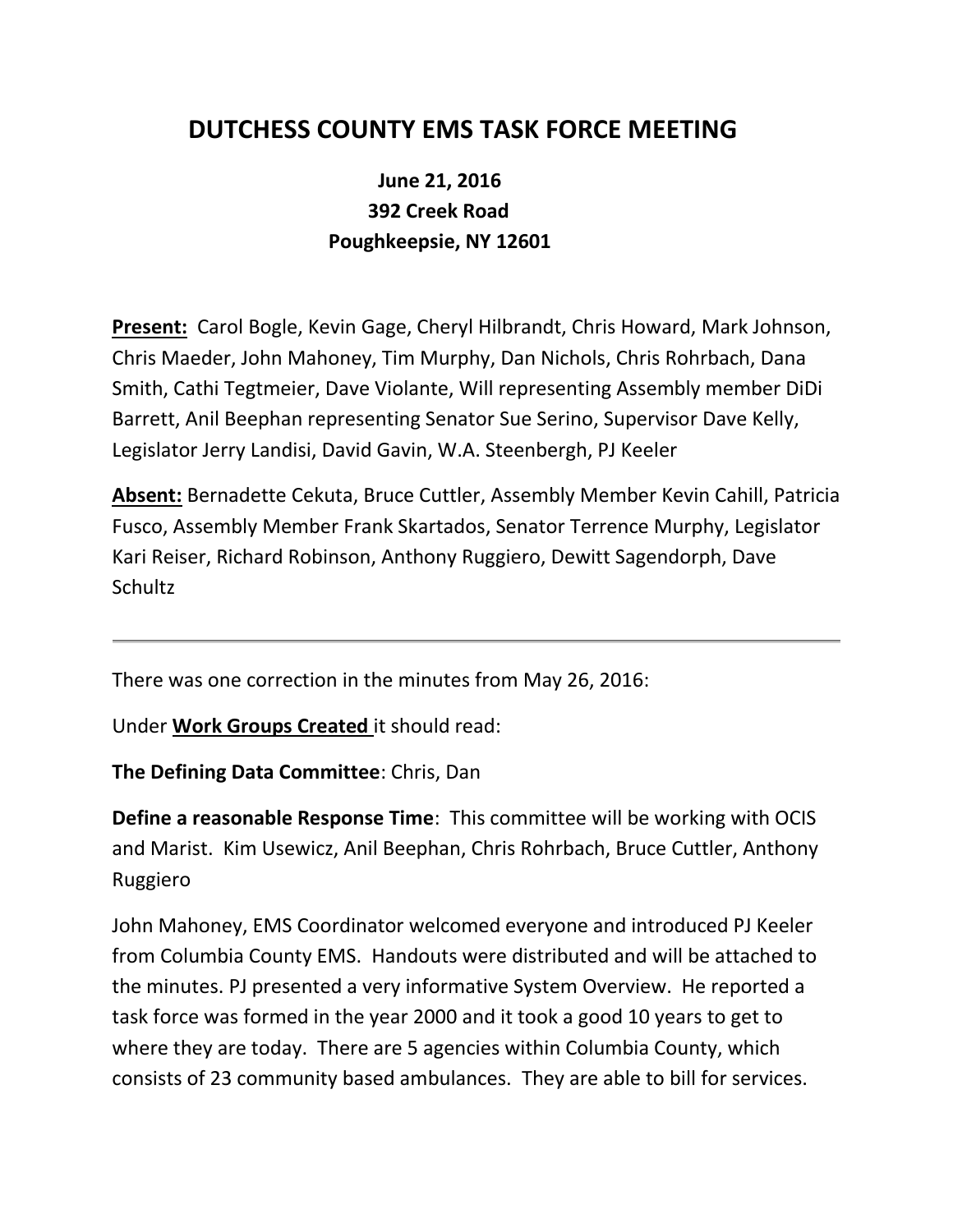The System Status Management Plan works very well for them.

The benefits of this plan are:

- **Uses existing resources**
- **•** Operationally efficient
- 40% reduction in response times in depleted areas
- Economically feasible
- **Structure in place for future needs**

The average dispatch to on-scene 911 emergency calls is 10 minutes.

The following questions and clarification on the presentation were discussed.

- Taxes vs. renters/owners
- Differences in the ALS (Advanced Life Support)/BLS component (Basic Life Support)
- What can't BLS perform
- Staffing has not been reduced or increased
- Town tax has risen to support the agencies

Commissioner Smith discussed:

## **System Status Management Plan**

- Developed and overseen by participating agencies
- Incorporated into agreement/contract
- Outlines agency and 911 dispatch responsibilities

Steering Committee: Information needs to start being collated.

Chris Maeder will outline and assess information by a town by town format, 20 towns, 8 villages and 2 cities. This will provide an at-a-glance outline by municipality.

- 1. Volunteer vs. commercial (how do they provide service)
- 2. Measure average response time (dispatch to on the scene)